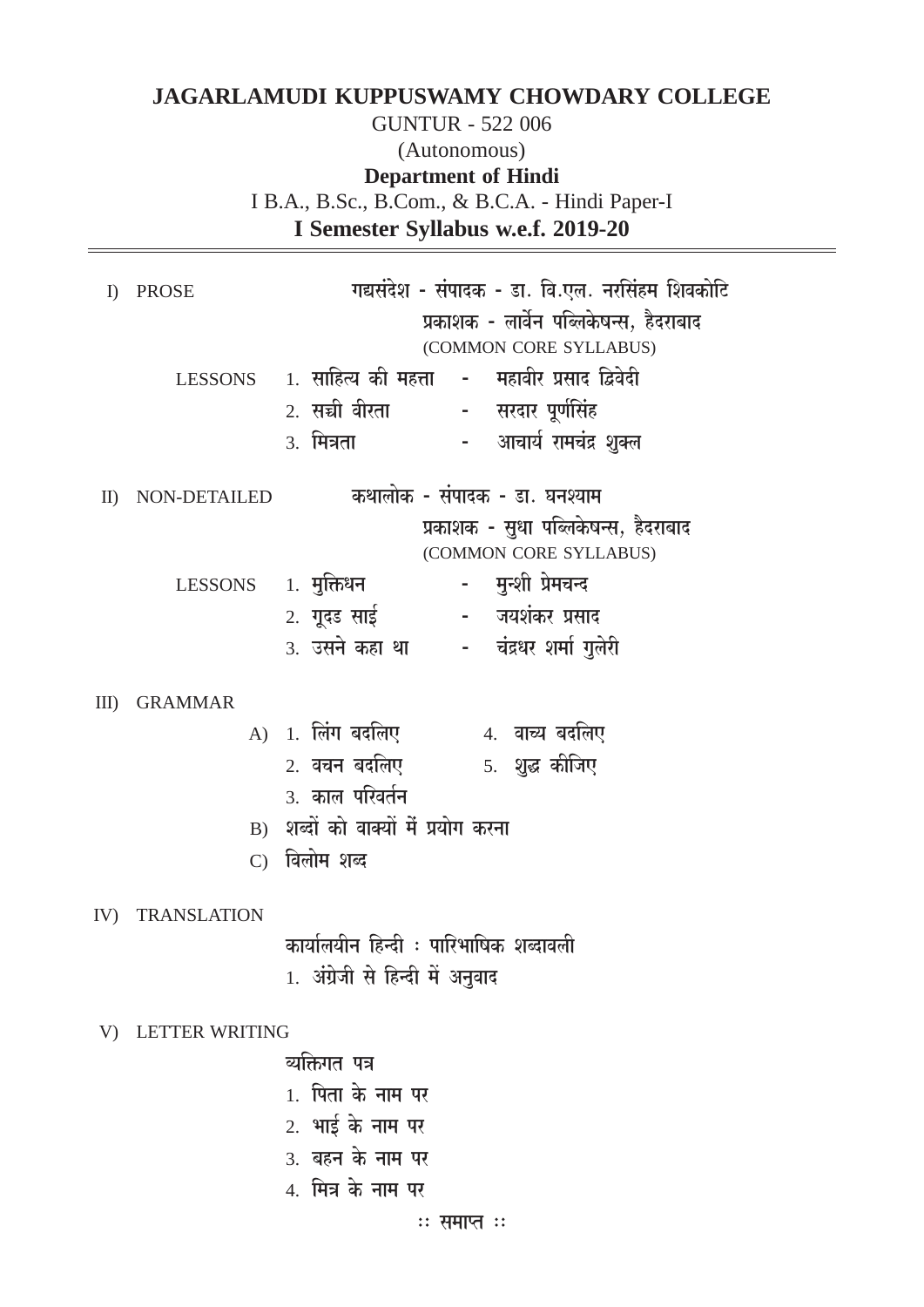#### **JAGARLAMUDI KUPPUSWAMY CHOWDARY COLLEGE**

### GUNTUR - 522 006 (Autonomous) **Department of Hindi** I B.A., B.Sc., B.Com., & B.C.A. - Hindi Paper-I

**I Semester. Pattern of the Question Paper**

|    | Time: 3 Hrs.                                                       | Max. Marks: 75     |
|----|--------------------------------------------------------------------|--------------------|
| 1. | <b>ANNOTATIONS</b>                                                 | $2 \times 6 = 12$  |
|    | (2 out of 4 from the prescribed Prose Text - 'Gadya Sandesh')      |                    |
| 2. | SUMMARY OF THE PROSE LESSON                                        | $1 \times 14 = 14$ |
|    | (1 out of 2 Long answer type from Prose Text - 'Gadya Sandesh')    |                    |
| 3. | SUMMARY OF THE STORY<br>A)                                         | $1 \times 12 = 12$ |
|    | (1 out of 2 Long answer type from Non-detailed Text - 'Kathalok')  |                    |
|    | <b>CHARACTER</b><br>B)                                             | $1 \times 7 = 7$   |
|    | (1 out of 2 Short answer type from Non-detailed Text - 'Kathalok') |                    |
| 4. | <b>GRAMMAR</b>                                                     |                    |
|    | A) Re-write the sentences as directed.                             | $5 \times 1 = 5$   |
|    | (5 questions will be given based on Gender, Number,                |                    |
|    | Tense, Voice and Correction of the Sentences)                      |                    |
|    | Usage of words into own sentences.<br>B)                           | $5 \times 1 = 5$   |
|    | $(5 \text{ out of } 10 \text{ words})$                             |                    |
|    | Opposite words<br>$\mathcal{C}$                                    | $4 \times 1 = 4$   |
|    | $(4 \text{ out of } 8 \text{ words})$                              |                    |
| 5. | <b>TRANSLATION</b>                                                 |                    |
|    | Karyalayeen Hindi - Paaribhashik Sabdavali                         | $5 \times 2 = 10$  |
|    | (From Prose Text - Gadya Sandesh)                                  |                    |
|    | Changing English terms into Hindi                                  |                    |
| 6. | <b>LETTER WRITING</b>                                              |                    |
|    | $(1 \text{ out of } 2)$                                            | $1\times 6=6$      |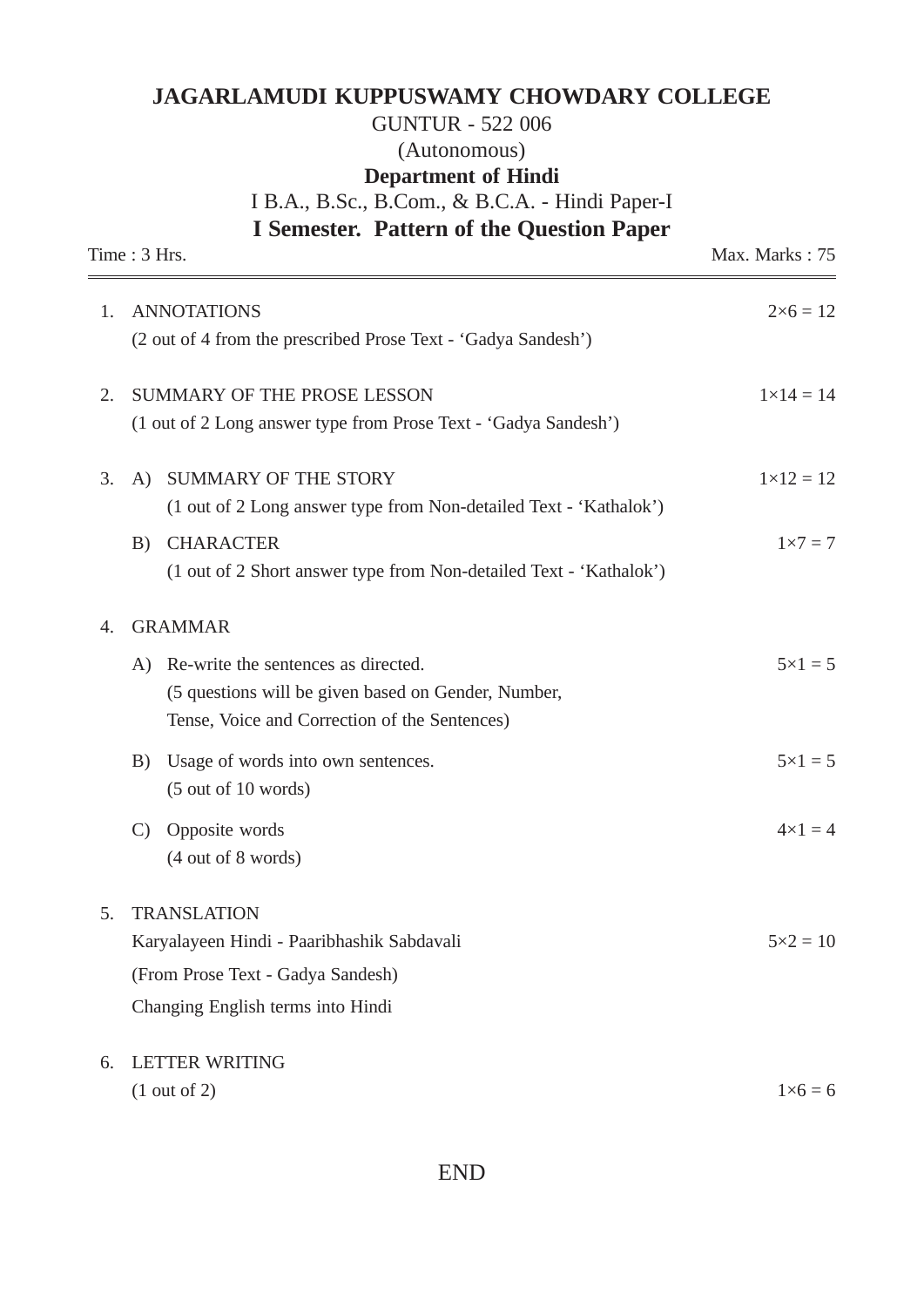## **JAGARLAMUDI KUPPUSWAMY CHOWDARY COLLEGE**

**GUNTUR - 522 006** 

(Autonomous)

#### **Department of Hindi**

| I B.A., B.Sc., B.Com., & B.C.A. - Hindi Paper-I |                                                                                                                                                                                                                                                                                                                                                                                                                |                                               |                               |                                           |                              |  |  |  |
|-------------------------------------------------|----------------------------------------------------------------------------------------------------------------------------------------------------------------------------------------------------------------------------------------------------------------------------------------------------------------------------------------------------------------------------------------------------------------|-----------------------------------------------|-------------------------------|-------------------------------------------|------------------------------|--|--|--|
|                                                 | Time : 3 Hrs.                                                                                                                                                                                                                                                                                                                                                                                                  | <b>I Semester. Model Question Paper</b>       | Paper Code: HIN 101D          |                                           | Max. Marks: 75               |  |  |  |
| 1.                                              | निम्नलिखित गद्यांशों में किन्ही दो की संदर्भ-सहित व्यख्या कीजिए ।<br>$2\times 6 = 12$<br>(a) ज्ञान-राशि के संचित कोष ही का नाम साहित्य हैं ।<br>(b) जब ये शेर जाग कर गरजते है, तब सादियों तक इनकी आवाज की गूँज सूनाई देती हैं,<br>और सब आवाजे बंद हो जाती हैं ।<br>(c) विश्वास पात्र मित्र जीवन की एक औषधि हैं ।<br>d) साहित्य में जो शक्ति छिपी रहती हैं, वह तोप, तलवार और बम के गोलों में भी नहीं पाई जाती । |                                               |                               |                                           |                              |  |  |  |
| 2.                                              | किसी <u>एक</u> पाठ का सारांश लिखिए ।<br>$(a)$ मित्रता                                                                                                                                                                                                                                                                                                                                                          | (b) सच्ची वीरता                               |                               |                                           | $1 \times 14 = 14$           |  |  |  |
| 3.                                              | (a) निम्नलिखित कहानियों में से किसी एक कहानी का सारांश लिखिए ।                                                                                                                                                                                                                                                                                                                                                 | (a) उसने कहा था (b) मुक्तिधन                  |                               |                                           | $1 \times 12 = 12$           |  |  |  |
|                                                 | (b) किसी <u>एक</u> पात्र का चरित्र-चित्रण कीजिए ।<br>$(a)$ रहमान                                                                                                                                                                                                                                                                                                                                               | $(b)$ लहनासिंह                                |                               |                                           | $1 \times 7 = 7$             |  |  |  |
|                                                 | 4. (a) सूचना के अनुसार वाक्यों को बदलकर पुनः लिखिए ।<br>$5 \times 1 = 5$<br>i) अभिनेता अभिनय करता है ।   (लिंग बदलिए)<br>ii) मेज पर <u>पुस्तक</u> है l               (वचन बदलिए)<br>iii) लक्ष्मी गाती हैं । (भूतकाल मे बदलिए)<br>$\ket{iv}$ मैं नही जाता हूँ । $\ket{v}$ (वाच्य बदलिए)<br>$\mathbf{v}$ ) राधा का पति का नाम बताओ । (शुद्ध कीजिए)                                                               |                                               |                               |                                           |                              |  |  |  |
|                                                 | (b) किन्ही <u>पाँच</u> शब्दों को अपने वाक्यों में प्रयोग कीजिए ।                                                                                                                                                                                                                                                                                                                                               |                                               |                               |                                           | $5 \times 1 = 5$             |  |  |  |
|                                                 | i) अजनबी<br>vi) विश्वास                                                                                                                                                                                                                                                                                                                                                                                        | ii) अनपढ<br>vii) साहित्य viii) संबंध          | iii) संघर्ष                   | iv) जीवन $\qquad$ v) विचार<br>$ix)$ ज्ञान | $(x)$ राशी                   |  |  |  |
|                                                 | (c) किन्ही <u>चार</u> शब्दों के विलोम शब्द लिखिए ।<br>$i)$ ऊँचा<br>$v)$ गुण                                                                                                                                                                                                                                                                                                                                    | ii) आकाश<br>$vi)$ पाप                         | iii) जीत<br>vii) <b>मू</b> खे | iv) दिन<br>viii) विष                      | $4 \times 1 = 4$             |  |  |  |
| 5.                                              | निम्नलिखित अंग्रेजी <u>पाँच</u> शब्दों के समानार्थ प्रशासनिक हिन्दी शब्द लिखिए ।<br>$5 \times 2 = 10$                                                                                                                                                                                                                                                                                                          |                                               |                               |                                           |                              |  |  |  |
|                                                 | i) Notification ii) Estimate<br>vi) Reminder                                                                                                                                                                                                                                                                                                                                                                   | vii) Earned leave viii) Data ix) Casual leave | iii) Act                      | iv) Contribution                          | v) Face value<br>x) Industry |  |  |  |
| 6.                                              | किसी एक विषय पर पत्र लिखिए ।                                                                                                                                                                                                                                                                                                                                                                                   |                                               |                               |                                           | $1 \times 6 = 6$             |  |  |  |
|                                                 | (a) हिन्दी सीखने की आवश्यकता को बताते हुए छोटी बहन के नाम पर पत्र लिखिए ।<br>(b) किसी रमणीय प्रदेश का वर्णन करते हुए मित्र को एक पत्र लिखिए ।                                                                                                                                                                                                                                                                  |                                               |                               |                                           |                              |  |  |  |